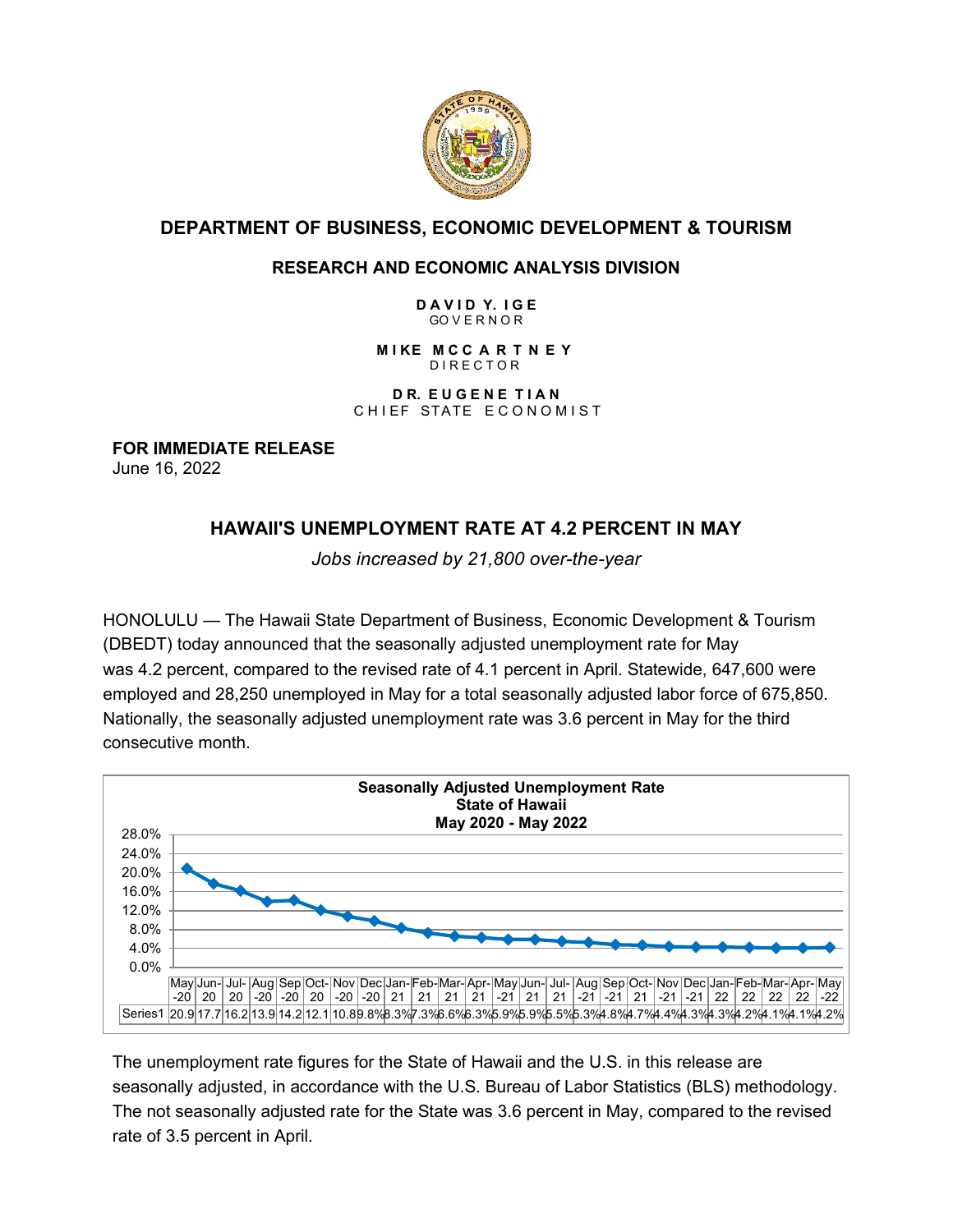| State of Hawaii Seasonally Adjusted Labor Force Data** |             |                    |                     |  |  |
|--------------------------------------------------------|-------------|--------------------|---------------------|--|--|
|                                                        | May<br>2022 | <u>Apr</u><br>2022 | <u>May</u><br>2021* |  |  |
| Labor Force                                            | 675,850     | 673,350            | 668,450             |  |  |
| Employment                                             | 647,600     | 645,700            | 629,300             |  |  |
| Unemployment                                           | 28,250      | 27,950             | 39,150              |  |  |
|                                                        |             |                    |                     |  |  |

\* benchmarked data **\*\*\***totals may not add due to rounding

|                                | MAY<br>2022 | <b>APR</b><br>2022 | MAY*<br>2021 |
|--------------------------------|-------------|--------------------|--------------|
| <b>Seasonally Adjusted</b>     |             |                    |              |
| <b>STATE</b>                   | 4.2         | 4.1                |              |
| U. S.                          | 3.6         | 3.6                | 5.8          |
| <b>Not Seasonally Adjusted</b> |             |                    |              |
| <b>STATE</b>                   | 3.6         | 3.5                | 5.6          |
| <b>HONOLULU</b>                | 3.4         | 3.3                | 5.1          |
| <b>HAWAII COUNTY</b>           | 3.6         | 3.5                | 5.4          |
| <b>KAUAI</b>                   | 4.5         | 4.4                | 7.9          |
| <b>MAUI COUNTY</b>             | 4.2         | 4.2                | 7.3          |
| <b>Maui Island</b>             | 4.0         | 4.2                | 7.5          |
| <b>Molokai</b>                 | 10.6        | 7.3                | 5.0          |
| Lanai                          | 3.9         | 3.0                | 3.2          |
| U. S.                          | 3.4         | 3.3                | 5.5          |

county & island rates are not seasonally adjusted

\* benchmarked data

#### **Industry Payroll Employment (Establishment Survey)**

In another measure of employment, total nonagricultural jobs decreased by 1,500 over-themonth. Job gains occurred in Other Services (+800); and Leisure & Hospitality (+300). Within Other Services, there was a notable rise in the Personal and Laundry Services subsector. Employment in Professional & Business Services; and Manufacturing remained unchanged. Job losses were experienced in Information (-200); Construction (-300); Trade, Transportation, & Utilities (-500); Financial Activities (-600); and Education & Health Services (-700). Within Trade, Transportation, & Utilities, most of the contraction was in Retail Trade. A decline in Finance & Insurance was primarily responsible for decrease in Financial Activities. In the Education & Health Services grouping, all the job losses took place in Health Care & Social Assistance, largely in Ambulatory Care Services. Government employment went down by 300 jobs. Over- the-year (May 2021 was the 14th month of pandemic effects), nonfarm jobs have gone up by 21,800, or 3.8 percent. However, in comparison with March 2020 (last month prior to pandemic effects), nonfarm jobs were down by 52,200, or -8.0 percent.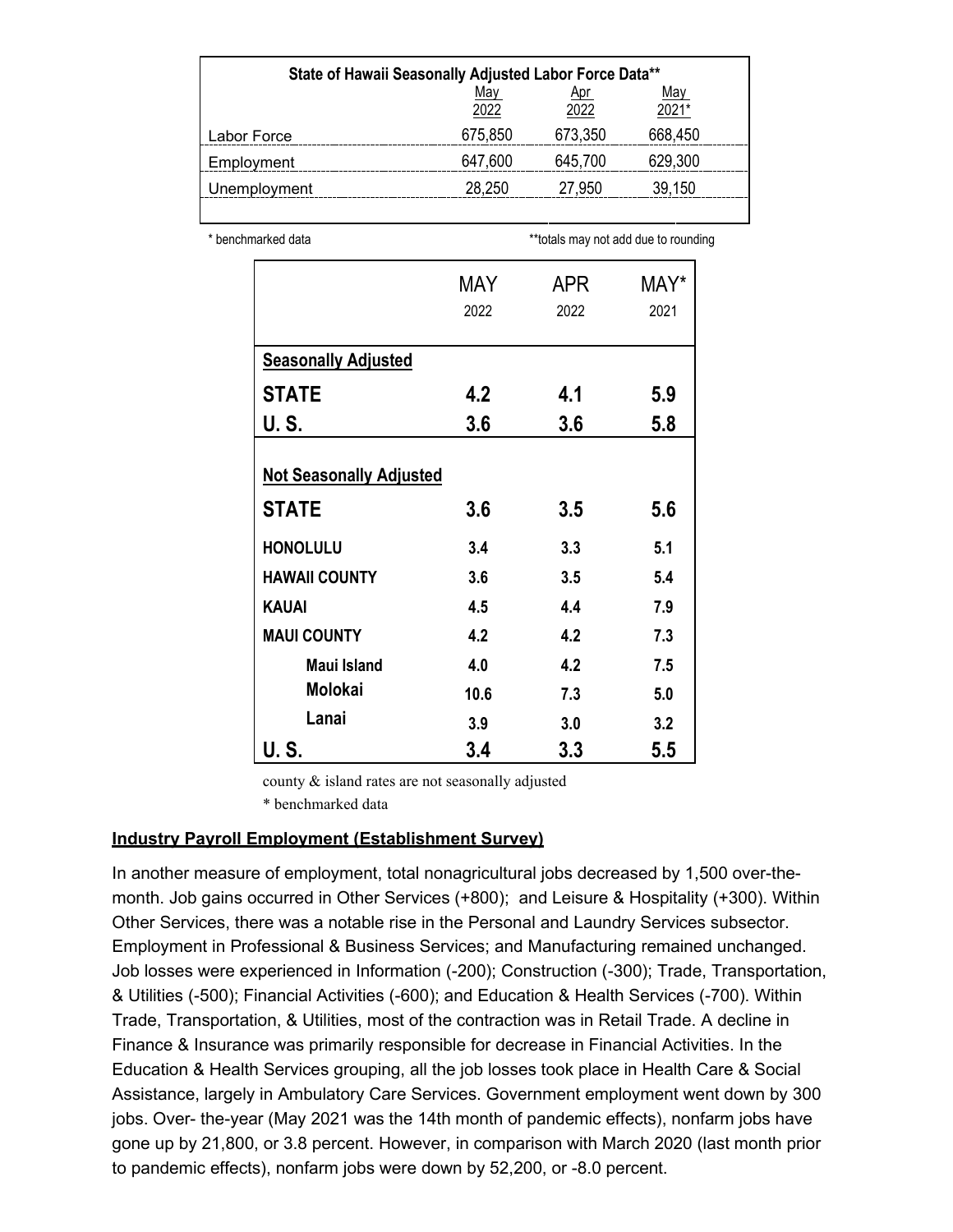| <b>Seasonally Adjusted Non-Ag. Jobs (Statewide)</b> |         |         |               |  |  |
|-----------------------------------------------------|---------|---------|---------------|--|--|
|                                                     | May-22  | Apr-22  | <b>May-21</b> |  |  |
| MINING, LOGGING & CONSTRUCTION                      | 35,700  | 36,000  | 37,300        |  |  |
| <b>MANUFACTURING</b>                                | 12,500  | 12,500  | 11,900        |  |  |
| Durable Goods                                       | 3,100   | 3,100   | 3,300         |  |  |
| Non-Durable Goods                                   | 9,400   | 9,400   | 8,600         |  |  |
| TRADE, TRANSPORTATION & UTILITIES                   | 111,100 | 111,600 | 108,400       |  |  |
| <b>Wholesale Trade</b>                              | 16,100  | 16,200  | 16,300        |  |  |
| <b>Retail Trade</b>                                 | 63,900  | 64,200  | 63,000        |  |  |
| Transportation, Warehousing, & Utilities            | 31,100  | 31,200  | 29,100        |  |  |
| <b>INFORMATION</b>                                  | 8,300   | 8,500   | 7,200         |  |  |
| <b>FINANCIAL ACTIVITIES</b>                         | 25,700  | 26,300  | 27,000        |  |  |
| Finance & Insurance                                 | 14,900  | 15,300  | 16,000        |  |  |
| Real Estate & Rental & Leasing                      | 10,800  | 11,000  | 11,000        |  |  |
| PROFESSIONAL & BUSINESS SERVICES                    | 68,900  | 68,900  | 68,000        |  |  |
| Professional, Scientific, Tech Svcs                 | 25,300  | 25,000  | 25,200        |  |  |
| Management of Companies & Enterprises               | 8,700   | 8,600   | 8,300         |  |  |
| Administrative & Support & Waste Mgmt               | 34,900  | 35,300  | 34,500        |  |  |
| <b>EDUCATION &amp; HEALTH SERVICES</b>              | 84,900  | 85,600  | 84,500        |  |  |
| <b>Educational Services</b>                         | 13,700  | 13,500  | 12,700        |  |  |
| Health Care & Social Assistance                     | 71,200  | 72,100  | 71,800        |  |  |
| <b>LEISURE &amp; HOSPITALITY</b>                    | 110,000 | 109,700 | 92,700        |  |  |
| Arts, Entertainment & Recreation                    | 10,100  | 10,600  | 9,100         |  |  |
| <b>Accommodation &amp; Food Services</b>            | 99,900  | 99,100  | 83,600        |  |  |
| <b>OTHER SERVICES</b>                               | 26,100  | 25,300  | 24,000        |  |  |
| <b>GOVERNMENT</b>                                   | 119,900 | 120,200 | 120,300       |  |  |
| <b>Federal Government</b>                           | 35,200  | 34,700  | 34,800        |  |  |
| <b>State Government</b>                             | 66,200  | 67,000  | 66,800        |  |  |
| <b>Local Government</b>                             | 18,500  | 18,500  | 18,700        |  |  |
| <b>TOTAL: STATEWIDE</b>                             | 603,100 | 604,600 | 581,300       |  |  |
| <b>TOTAL: HONOLULU MSA</b>                          | 435,700 | 437,500 | 421,000       |  |  |
| TOTAL: KAHULUI-WAILUKU-LAHAINA MSA                  | 72,300  | 72,400  | 69,200        |  |  |

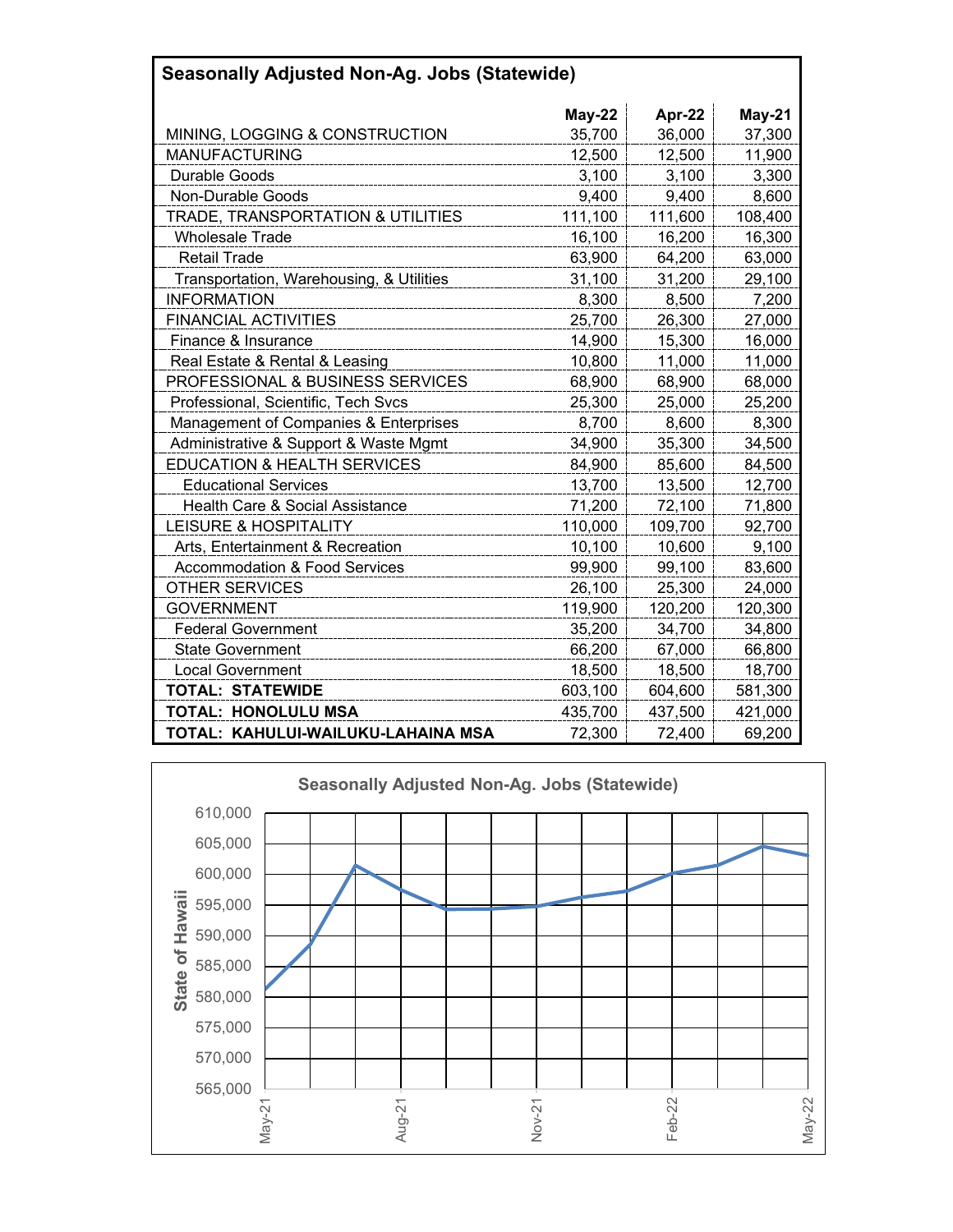#### Technical Notes

#### **Labor Force Components**

The concepts and definitions used by the Local Area Unemployment Statistics (LAUS) program are the same as those used in the Current Population Survey for the national labor force data:

- *Civilian labor force*. Included are all persons in the civilian noninstitutional population ages 16 and older classified as either employed or unemployed. (See the definitions below.)
- *Employed persons*. These are all persons who, during the reference week (the week including the 12th day of the month), (a) did any work as paid employees, worked in their own business or profession or on their own farm, or worked 15 hours or more as unpaid workers in an enterprise operated by a member of their family, or (b) were not working but who had jobs from which they were temporarily absent because of vacation, illness, bad weather, childcare problems, maternity or paternity leave, labor-management dispute, job training, or other family or personal reasons, whether or not they were paid for the time off or were seeking other jobs. Each employed person is counted only once, even if he or she holds more than one job.
- *Unemployed persons*. Included are all persons who had no employment during the reference week, were available for work, except for temporary illness, and had made specific efforts to find employment sometime during the 4 week-period ending with the reference week. Persons who were waiting to be recalled to a job from which they had been laid off need not have been looking for work to be classified as unemployed.
- *Unemployment rate*. The unemployed percent of the civilian labor force [i.e., 100 times (unemployed/civilian labor force)].

## **Seasonal Adjustment**

The seasonal fluctuations in the number of employed and unemployed persons reflect hiring and layoff patterns that accompany regular events such as the winter holiday season and the summer vacation season. These variations make it difficult to tell whether month-to-month changes in employment and unemployment are due to normal seasonal patterns or to changing economic conditions. Therefore, the BLS uses a statistical technique called seasonal adjustment to address these issues. This technique uses the history of the labor force data and the job count data to identify the seasonal movements and to calculate the size and direction of these movements. A seasonal adjustment factor is then developed and applied to the estimates to eliminate the effects of regular seasonal fluctuations on the data. Seasonally adjusted statistical series enable more meaningful data comparisons between months or with an annual average.

## **Current Population (Household) Survey (CPS)**

A survey conducted for employment status in the week that includes the  $12<sup>th</sup>$  day of each month generates the unemployment rate statistics, which is a separate survey from the Establishment Survey that yields the industry job counts. The CPS survey contacts approximately 1,000 households in Hawaii to determine an individual's current employment status. Employed persons consist of: 1) all persons who did any work for pay or profit during the survey reference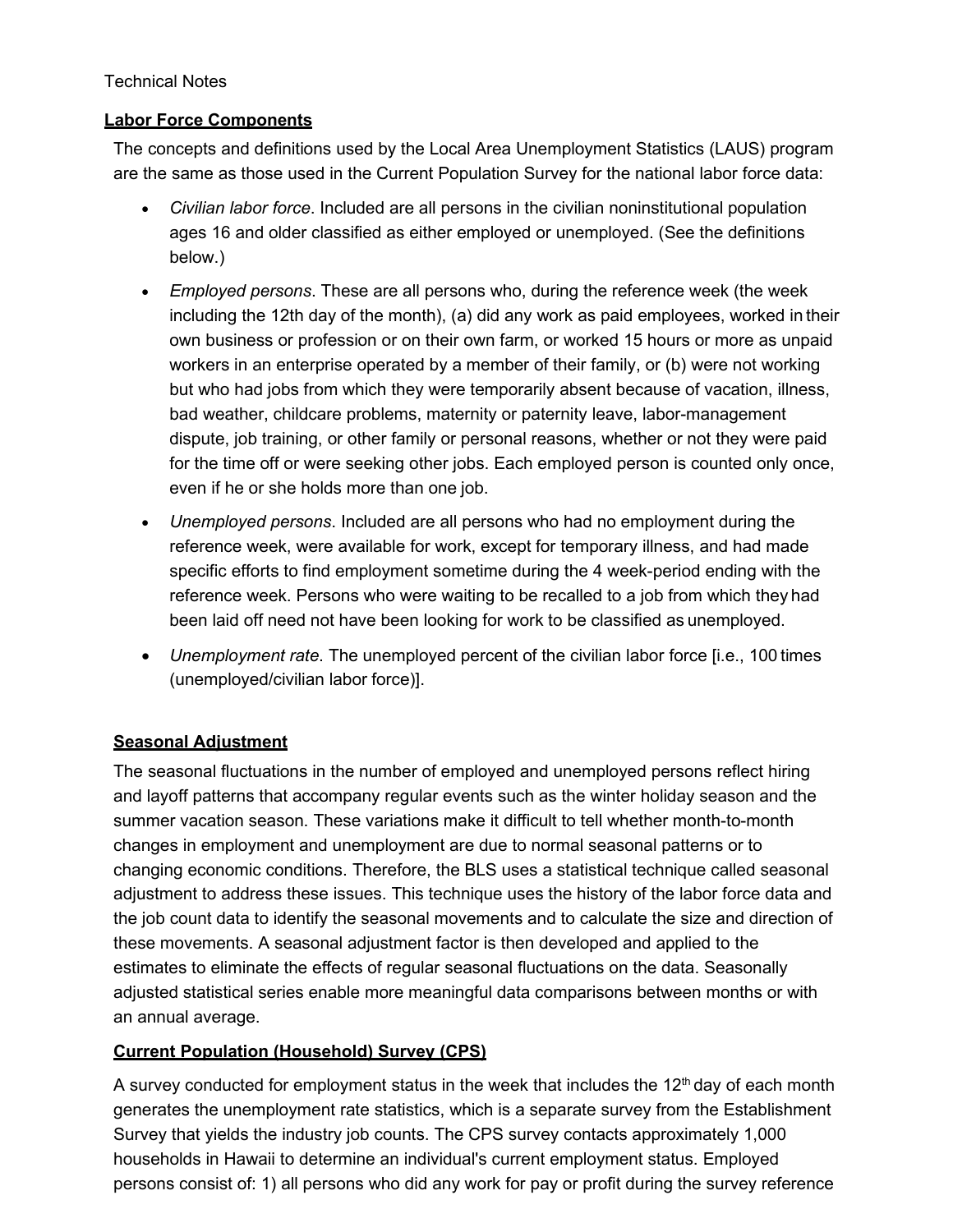week, 2) all persons who did at least 15 hours of unpaid work in a family-owned enterprise operated by someone in their household, and 3) all persons who were temporarily absent from their regular jobs, whether they were paid or not. Persons considered unemployed are ones that do not have a job, have actively looked for work in the prior four weeks and are available for work. Temporarily laid off workers are counted as unemployed, whether they have engaged in a specific job seeking activity. Persons not in the labor force are those who are not classified as employed or unemployed during the survey reference week.

#### **Benchmark Changes to Local Area Unemployment Statistics Data**

Statewide and substate data for 2010-2021 have revised inputs and have been re-estimated to reflect revised population controls and model re-estimation.

## **Change to Monthly Employment Estimates**

This release incorporates revised job count figures for the seasonally adjusted series. The revised data reflects historical corrections applied to unadjusted super sector or sector level series dating back from 1990 through 2021. For years, analysts with the State DLIR's Research and Statistics Office have developed monthly employment estimates for Hawaii and its metropolitan areas. These estimates were based on a monthly survey of Hawaii businesses and analysts' knowledge about our local economies. Beginning with the production of preliminary estimates for March 2011, responsibility for the production of State and metropolitan area (MSA) estimates were transitioned from individual state agencies to the U.S Bureau of Labor Statistics (BLS).

For Hawaii, this means the transition of statewide, Honolulu and Kahului-Wailuku-Lahaina MSA estimates for both the seasonally adjusted and not seasonally adjusted areas are produced by BLS. State agencies will continue to provide the BLS with information on local events that may affect the estimates, such as strikes or large layoffs/hiring at businesses not covered by the survey and to disseminate and analyze the Current Employment Statistics (CES) estimates for local data users. BLS feels this change is designed to improve the cost efficiency of the CES program and to reduce the potential bias in state and area estimates. A portion of the cost savings generated by this change is slated to be directed towards raising survey response rates in future years, which will decrease the level of statistical error in the CES estimates. Until then, state analysts feel this change could result in increased month-to-month variability for the industry employment numbers particularly for Hawaii's counties and islands. BLS can be reached at (202) 691-6533 for any questions about these estimates.

The not seasonally adjusted job estimates for Hawaii County, Kauai County, Maui Island, Molokai, and Lanai are produced by the State of Hawaii Department of Business, Economic Development & Tourism.

## **Seasonally Adjusted Labor Force & Unemployment Estimates for Honolulu & Maui Co.**

BLS publishes smoothed seasonally adjusted civilian labor force and unemployment estimates for all metropolitan areas, which includes the City and County of Honolulu and Maui County. BLS releases this data each month in the *Metropolitan Area Employment and Unemployment* news release. The schedule is available at [http://www.bls.gov/news.release/metro.toc.htm.](http://www.bls.gov/news.release/metro.toc.htm)